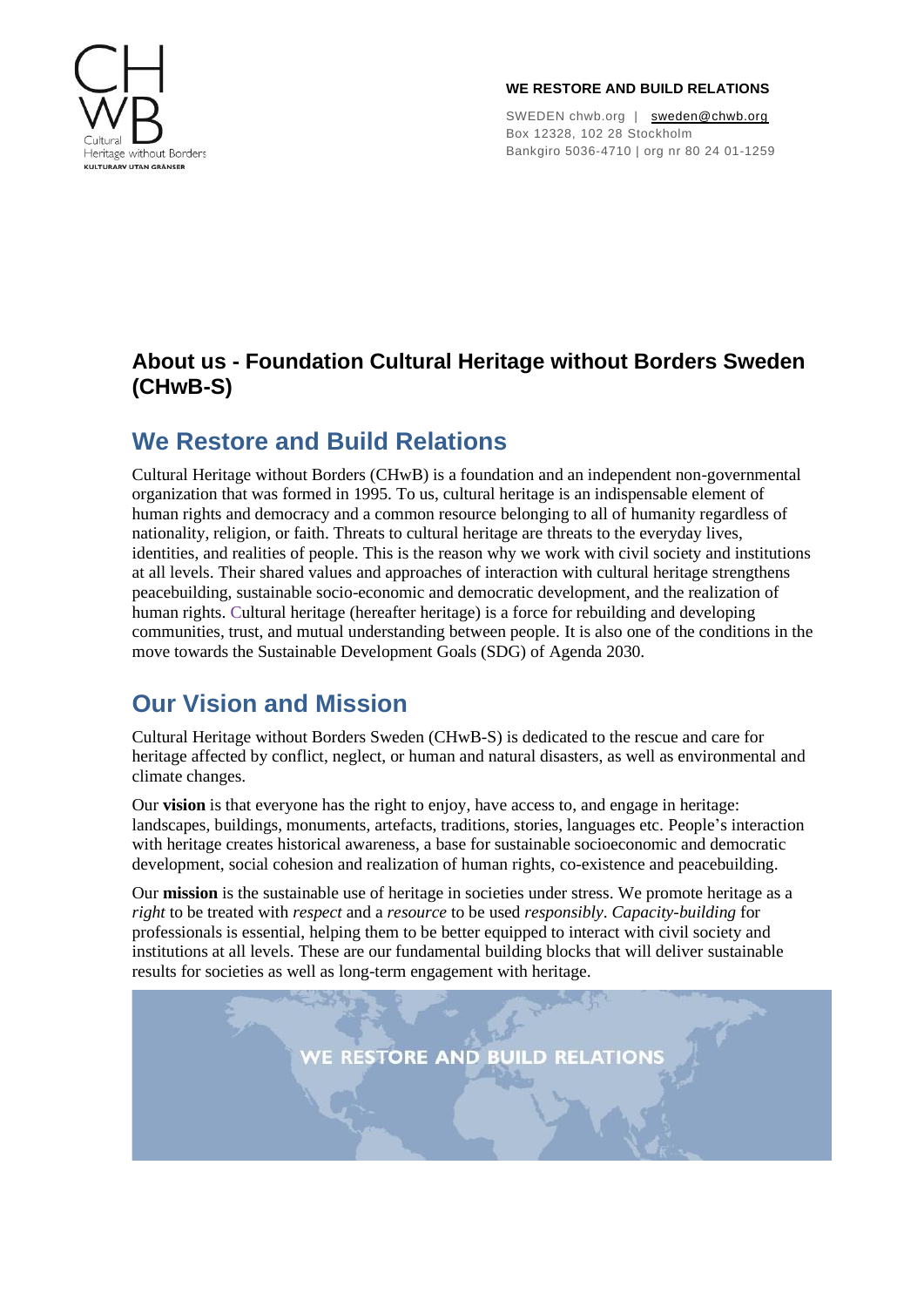## **Twenty-five Years of Experience**

CHwB has worked with societies affected by conflict and those in post-conflict/transition, but also those affected by natural disasters, environmental and climate changes. We have brought civil society and public authorities and bodies together in post-conflict situations. We have bridged the gap between more acute and short-term needs and more long-term development-oriented interventions. This gives us in-depth experience of working in situations where tension exists and where government institutions are weak, especially regarding the management, protection, interpretation, capacity building and sustainable use of heritage as a resource for development.

CHwB has worked in the Western Balkans and Eastern Europe for more than twenty-five years. During this time there has been an end to armed conflict, but the move towards greater stability is uneven and distrust between former adversaries continues and grows from time to time. We have also participated in heritage projects in Tibet, Turkey, India, Kenya, Southern Africa, Ethiopia, Syria, Lebanon, and Palestine. CHwB has been supported by Sida, Swedish Institute (SI), other bilateral funds, the EU, private foundations, and grants. Since 2015 there have been three independent foundations in the Western Balkans – CHwB in Albania, Bosnia-Hercegovina, and Kosovo. They are important partners to CHwB-S.

Our accumulated experience can be used in international contexts wherever needed. CHwB-S is aware of both the problems and opportunities when bringing together people who were previously in conflict to work in projects in participatory and democratic ways; concretely contributing to reconciliation processes, peacebuilding and to more sustainable societies and the SDG:s. Our experiences of how to build trust and understanding through caring for and using heritage, dialogue, and strong local participation are broad, deep, and evaluated.

Over the years CHwB has built professional capacity in how to interact with civil society and institutions at all levels, as well as the ability to create mutual respect and understanding. Professional competence on how to choose and adapt diverse heritage practices concerning management, accessibility, interpretation, participatory practices, diversity, documentation, and safeguarding heritage has deepened. CHwB has enhanced the awareness of the value of networks and cooperation for safeguarding heritage, and for professional and institutional development and capacity.

### **Cultural Heritage without Borders Sweden of Today**

CHwB-S consists of a working board of nine. Together we have broad experience and networks. We are now dedicated to carry on, and in some respects rebuild, the Foundation with the support of the existing funds and by developing new projects, activities, and new partners. We have a bank of experience of great value for future activities. We operate with a large toolbox, and we work efficiently, applying inclusive leadership who rely on professionalism, competence, and dedication. We are a professional organization dedicated to delivering results.

Disasters, conflict situations, environmental changes and the humanitarian demands that follows are part of the human experience. However, the complexity seems to be increasing, and so do the means to cause damage and despair. Read more about this in our external analysis *Our Working Landscape – Contexts and Trends***.** (Work in progress)

#### **What CHwB-S believes in**

Our working values are:

- the universality of heritage and its capacity to be an influential power in sustainable development, poverty reduction, building trust and understanding, and supporting peaceful co-existence processes
- the force of dialogue and mutuality
- strong public and local participation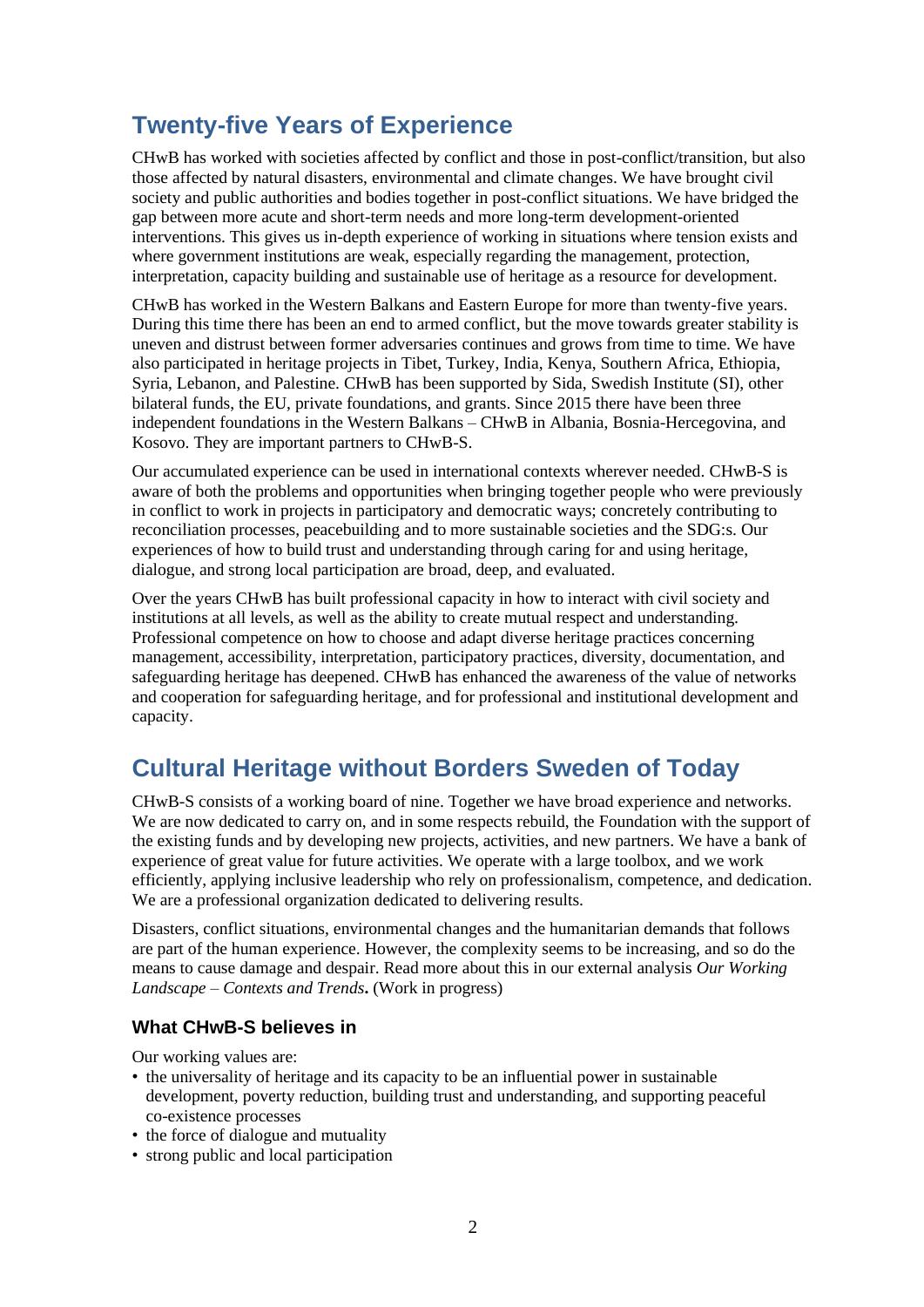- internationalism and exchange of experiences and engagement between professionals from different parts of the world
- practices and relationships based on equality, non-discrimination, respect, transparency, and the accountability of heritage institutions

#### **What CHwB-S promotes**

Fundamental in our projects and activities are:

- participation of rights-holders
- ownership of partners when collaborating
- involvement and accountability of government institutions, public bodies, civil society, and NGOs
- partnerships between professionals and local, regional, and national organizations
- introduction and respect of international laws and standards
- sustainability and respect for the wellbeing of staff and workers
- problem-solving and participatory management culture

# **CHwB-S approach**

CHwB-S has two approaches combining people's rights and the use of heritage to an end, with the respect of and responsibility towards heritage as such. In our projects and activities, CHwB-S is set on combining these approaches as parts of a cycle of cultural heritage. To make this cycle turn the first step in our strategy is to build professional capacity.

A basis for CHwB-S:s work is the 1954 Convention for the Protection of Cultural Property in the Event of Armed Conflict. CHwB-S is dedicated to the implementation of international and European conventions, charters etc. relating to heritage.

### **Rights and Respects Approach**

This approach is based on The UN Convention on Economic, Social and Cultural Rights that states that 'everyone has the right to take part in cultural life' and that a state shall take steps to ensure the safeguarding of culture. These rights should be combined with a respectful use of heritage when it comes to social cohesion. The history and the connotations of heritage are not always positive. Facts must be verified and communicated, and the existence of different perspectives treated carefully. Skilled professionals are needed to interpret and communicate this. To make this sustainable in the long-term, civil society must be involved.

#### We:

- encourage and strengthen dialogue and community participation to build trust and promote peace building between people and societies affected by conflict or in pre-conflict situations
- promote activities that build on human diversity as a creative force for peaceful co-existence
- promote participation and integration of everyone of all abilities in heritage activities, and developing museums as democratic meeting places
- promote collaboration between civil society organizations and public institutions
- respect and strengthen partners'equal commitment and responsibility, and everyone's knowledge, skills, and desire to influence project processes, policy, and outcome
- strengthen duty-bearers in fulfilling their obligations, and civil society organizations to hold public institutions accountable to relevant human rights and heritage conventions
- support the right of civil society groups to participate and influence public sector decision making regarding local heritage
- promote common knowledge of and debate about heritage in danger
- promote heritage as a force for creating a better understanding of today and our shared and diverse pasts
- support civil society organizations and their networks in developing respectful ways of interacting with contested/disputed and combatted heritage